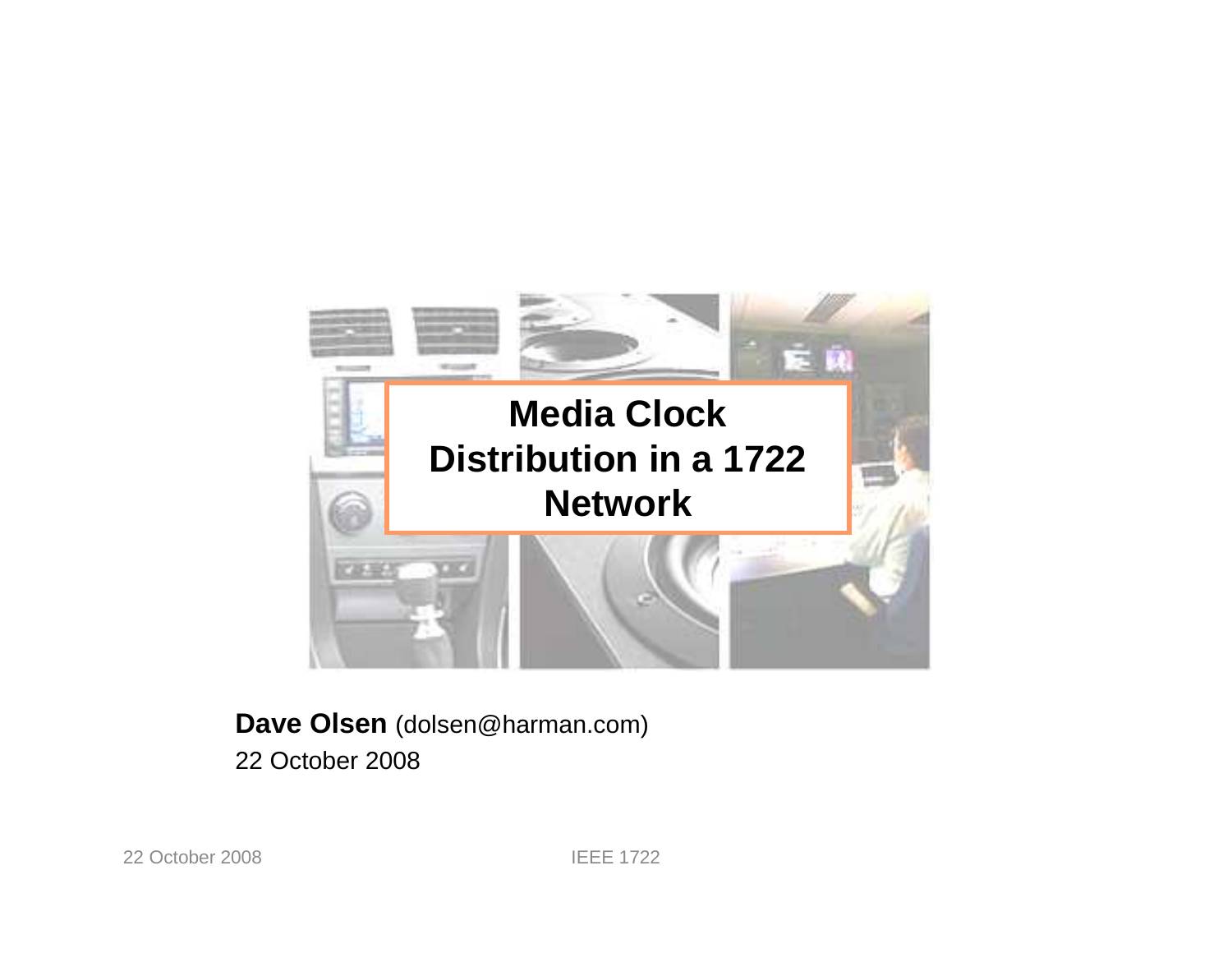## **Capabilities**

- Synchronize Media clock on multiple 1772 endpoints
- Allow multiple talkers to produce multiple 1722 streams that are all synchronized
- Listener can receive 1722 streams from multiple sources without making use of sample rate conversion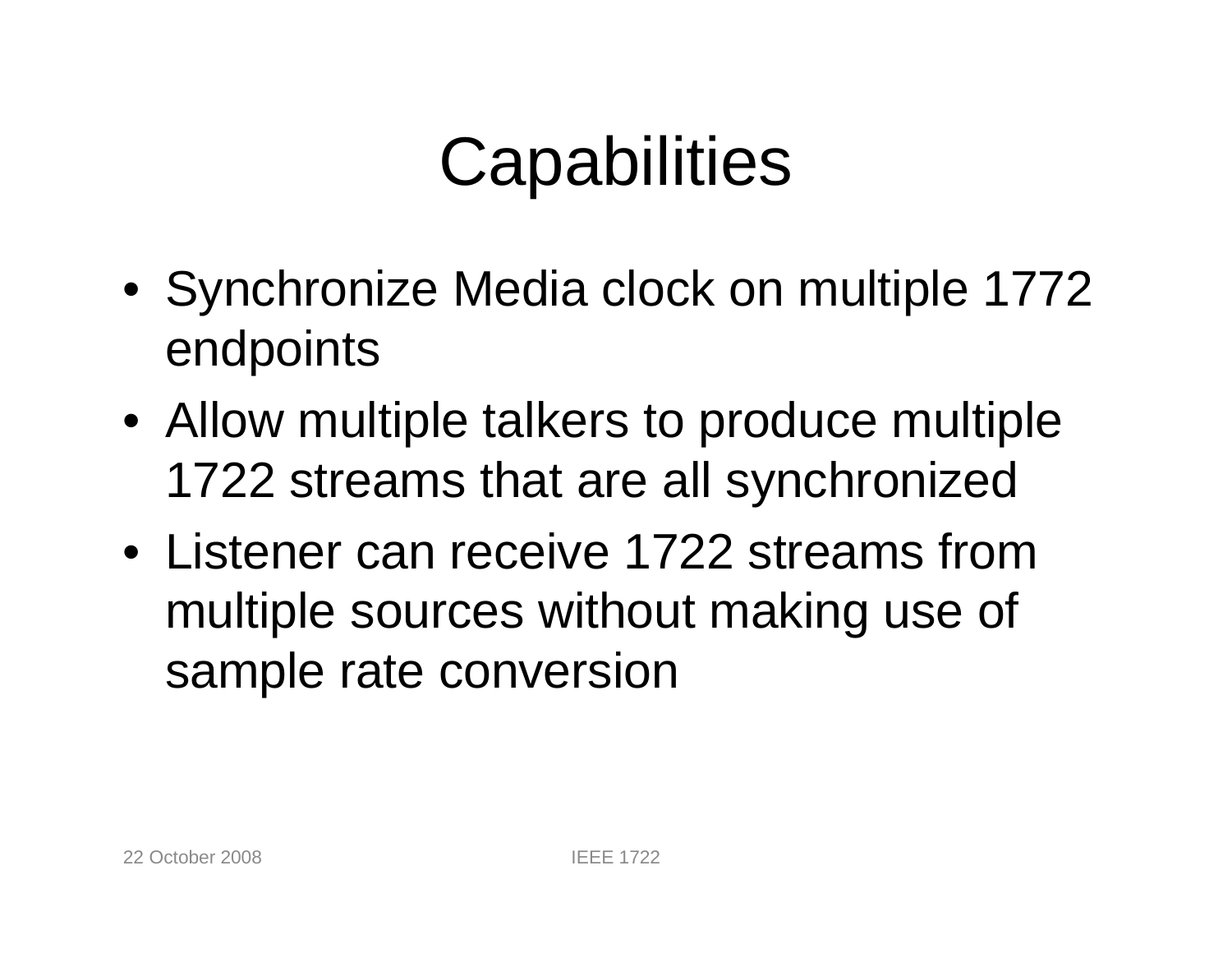#### Media clock sources

- Any active stream can be designated as the media clock source stream
- This stream could be a standard stream or a null stream that contains only clock information
- Since any stream can supply media clock, there is no need for a special stream type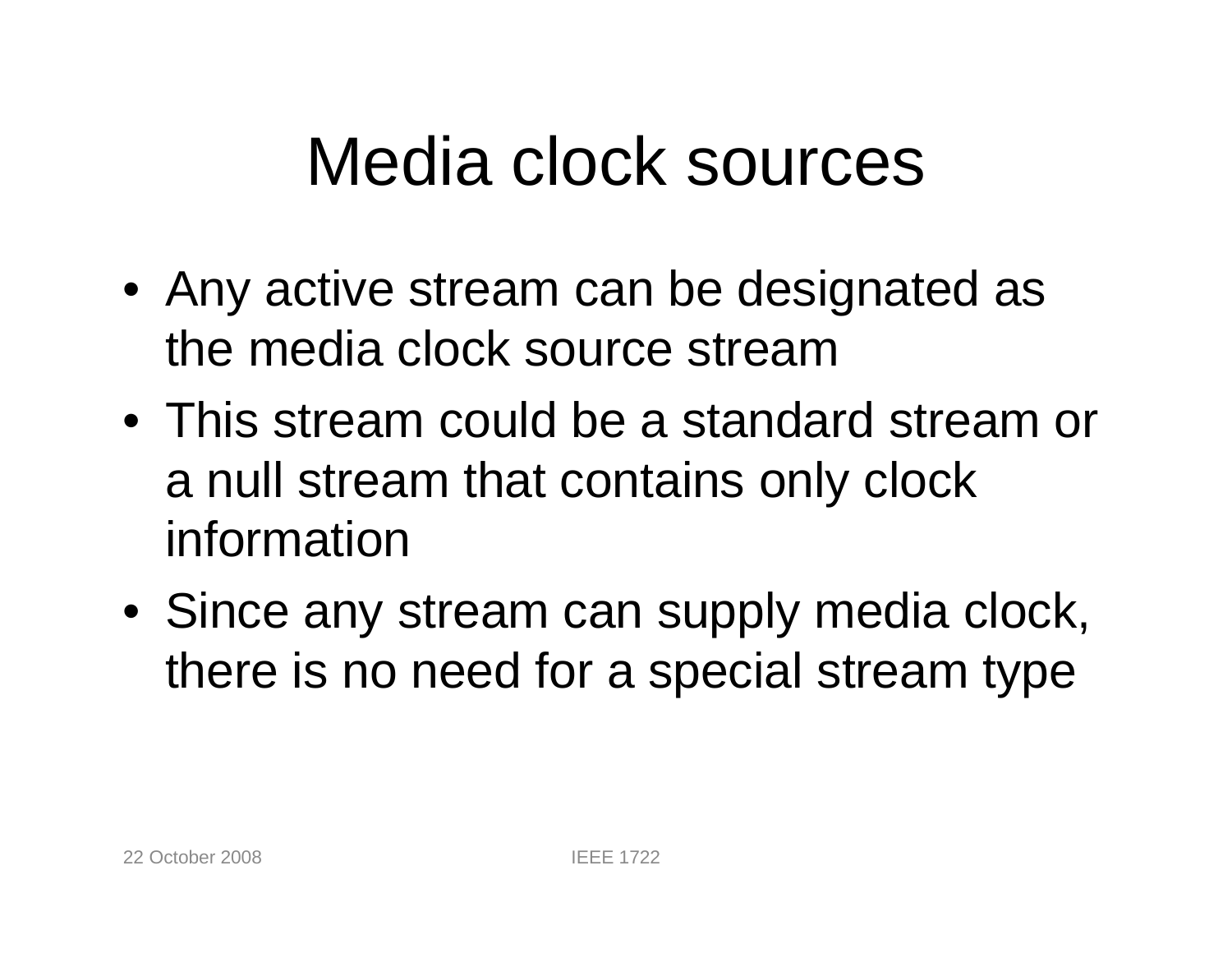## **Talkers**

- Talkers receive the designated stream and synchronize their media clock to the incoming stream
- Streams produced by the talker are then automatically syntonized with the designated stream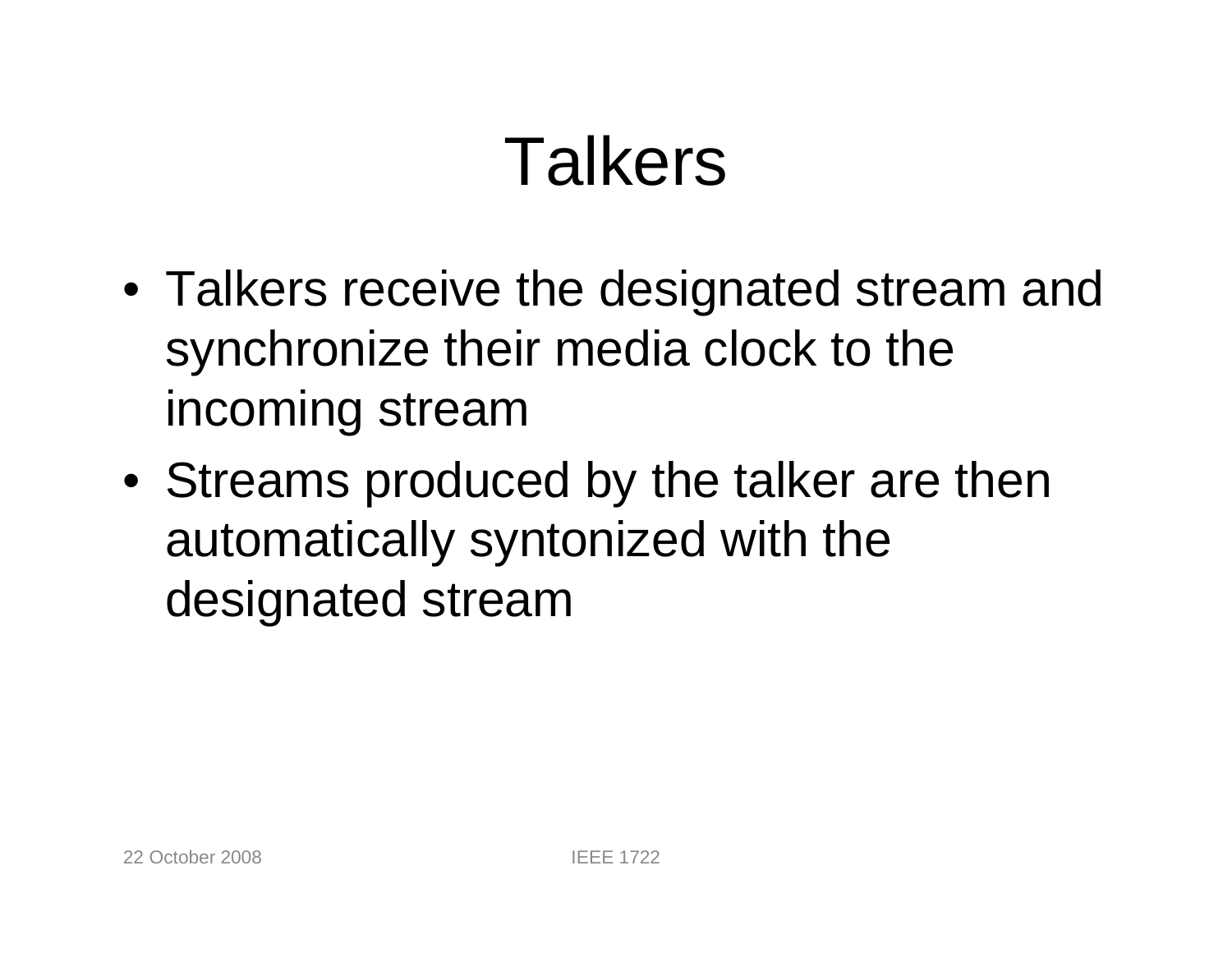## Listeners

- Listeners receive the designated stream and synchronize their media clock
- Listeners utilize the presentation time of individual stream to time align the streams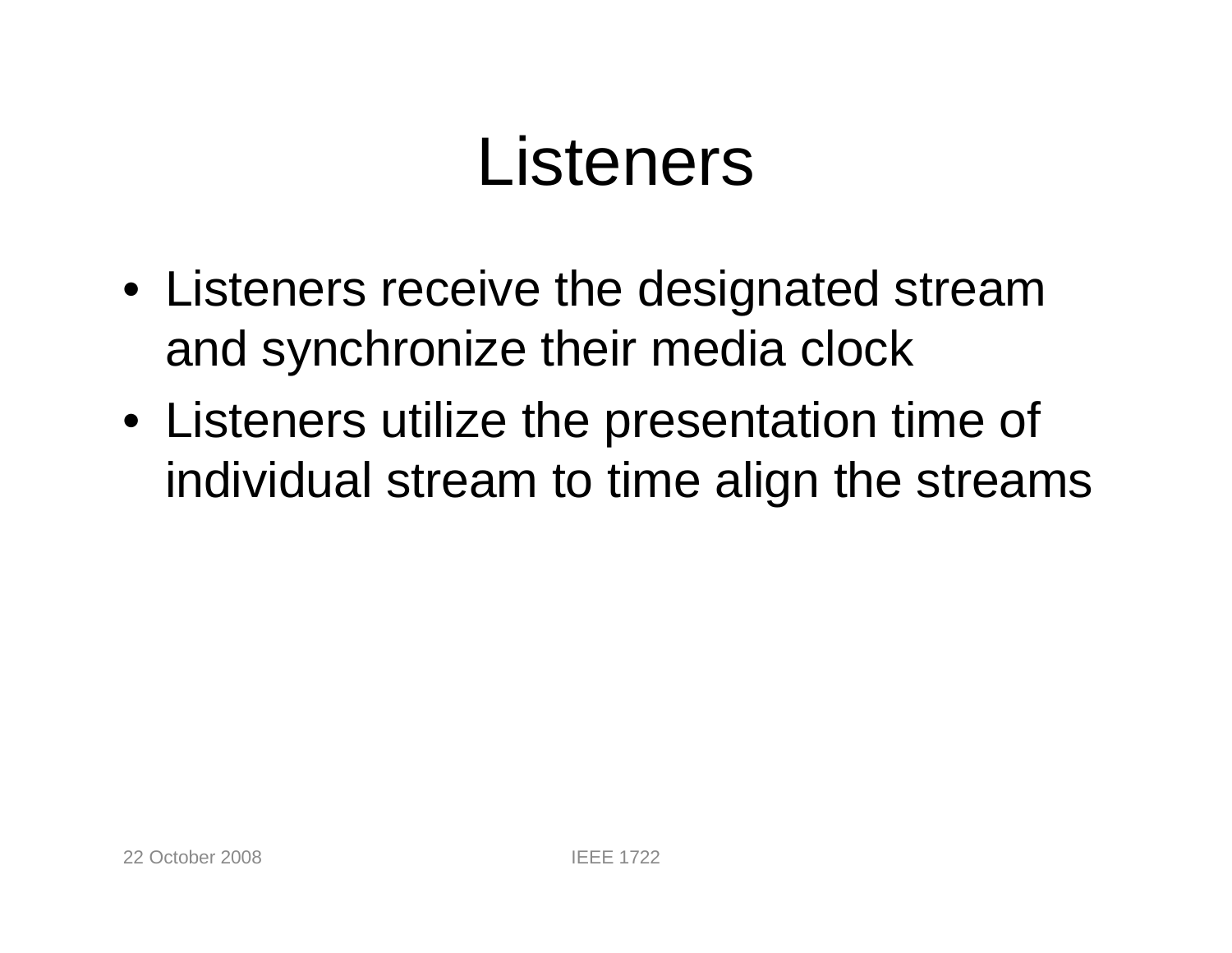# Outgoing Stream



22 October 2008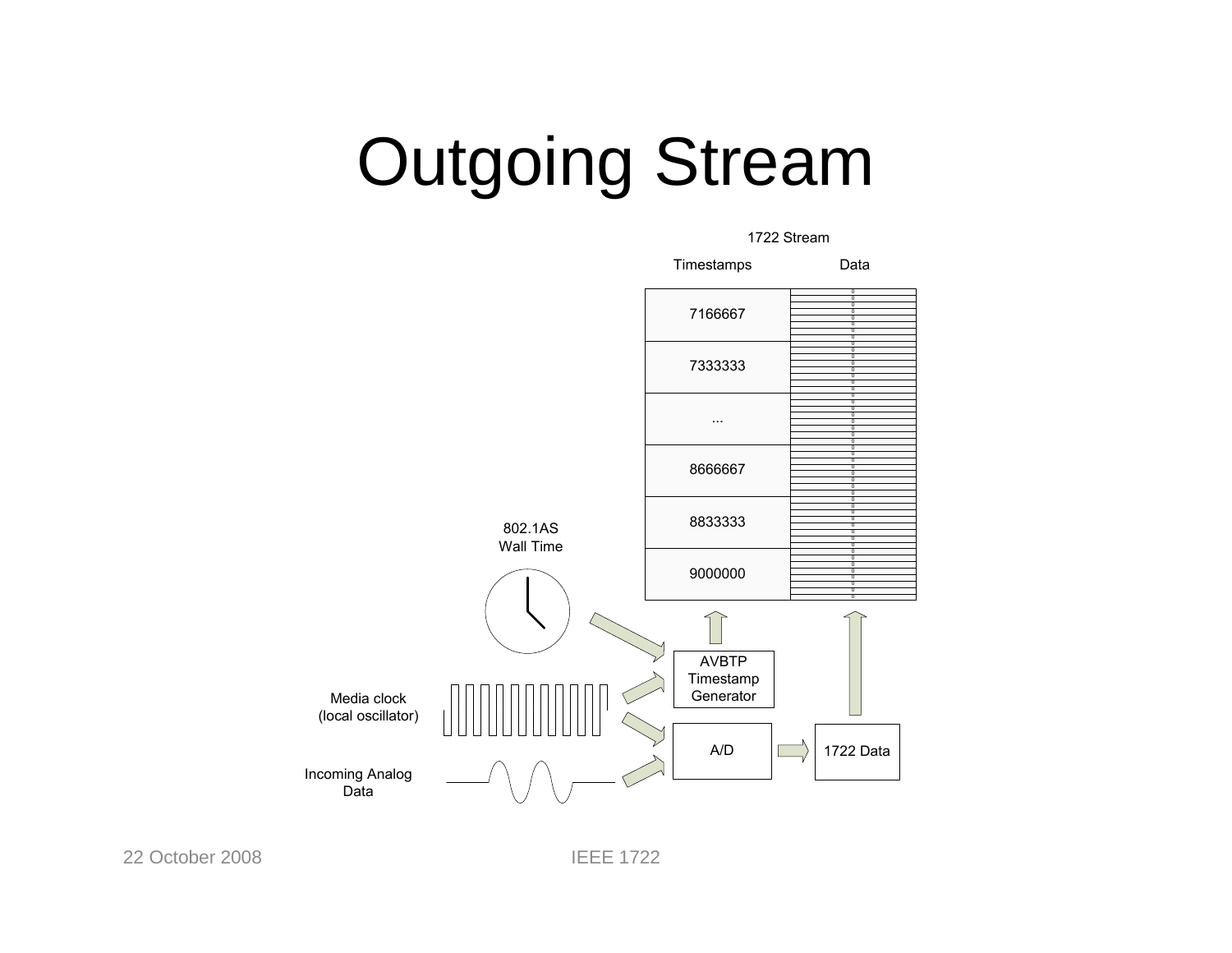## Incoming Stream



22 October 2008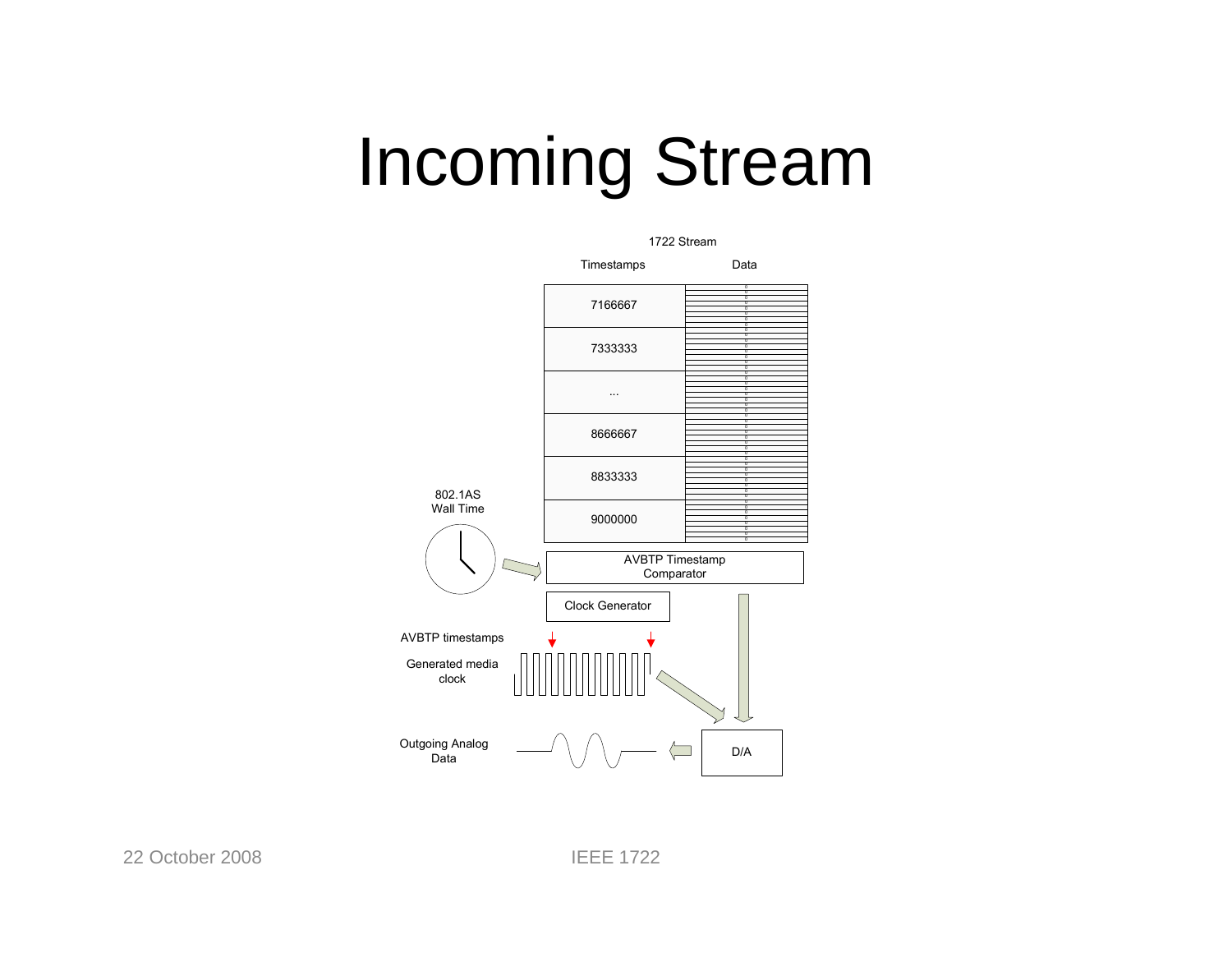Outgoing Stream



22 October 2008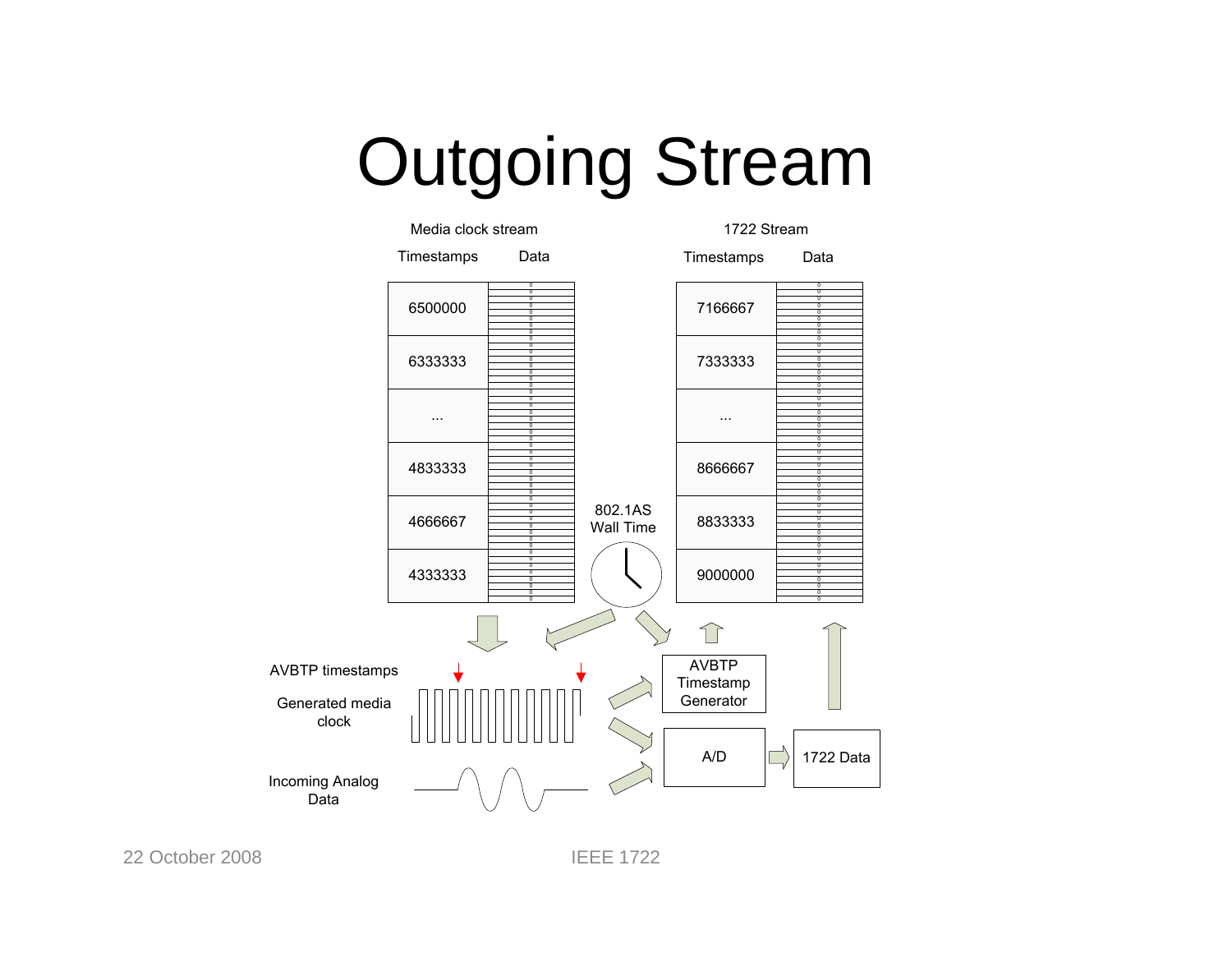Incoming Stream



22 October 2008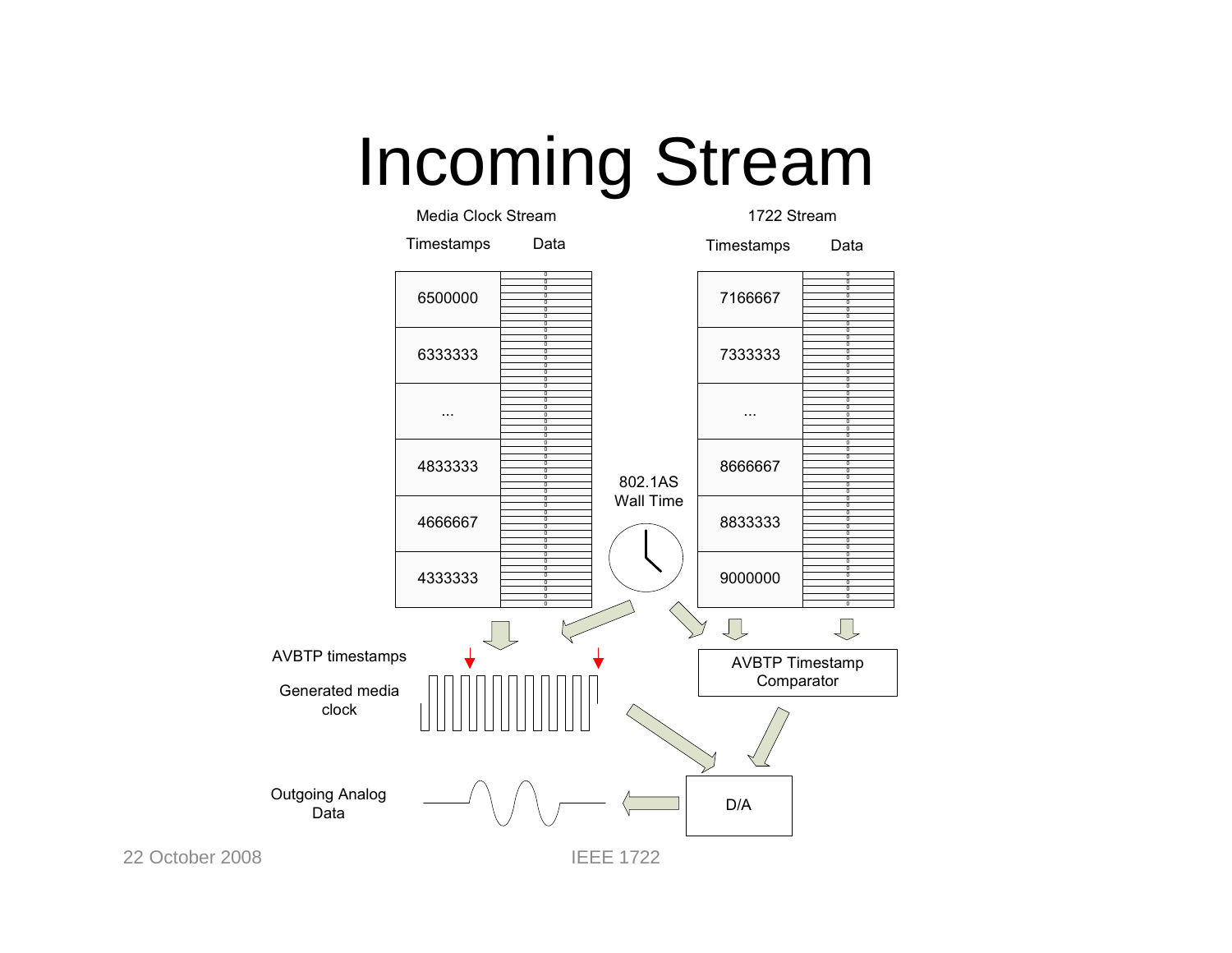- Locally administered Sync Streams
	- Allow completely user defined environment
	- No wasted bandwidth on unused sync streams
	- –All equipment must be manageable
	- – Interoperability between brands could be problematic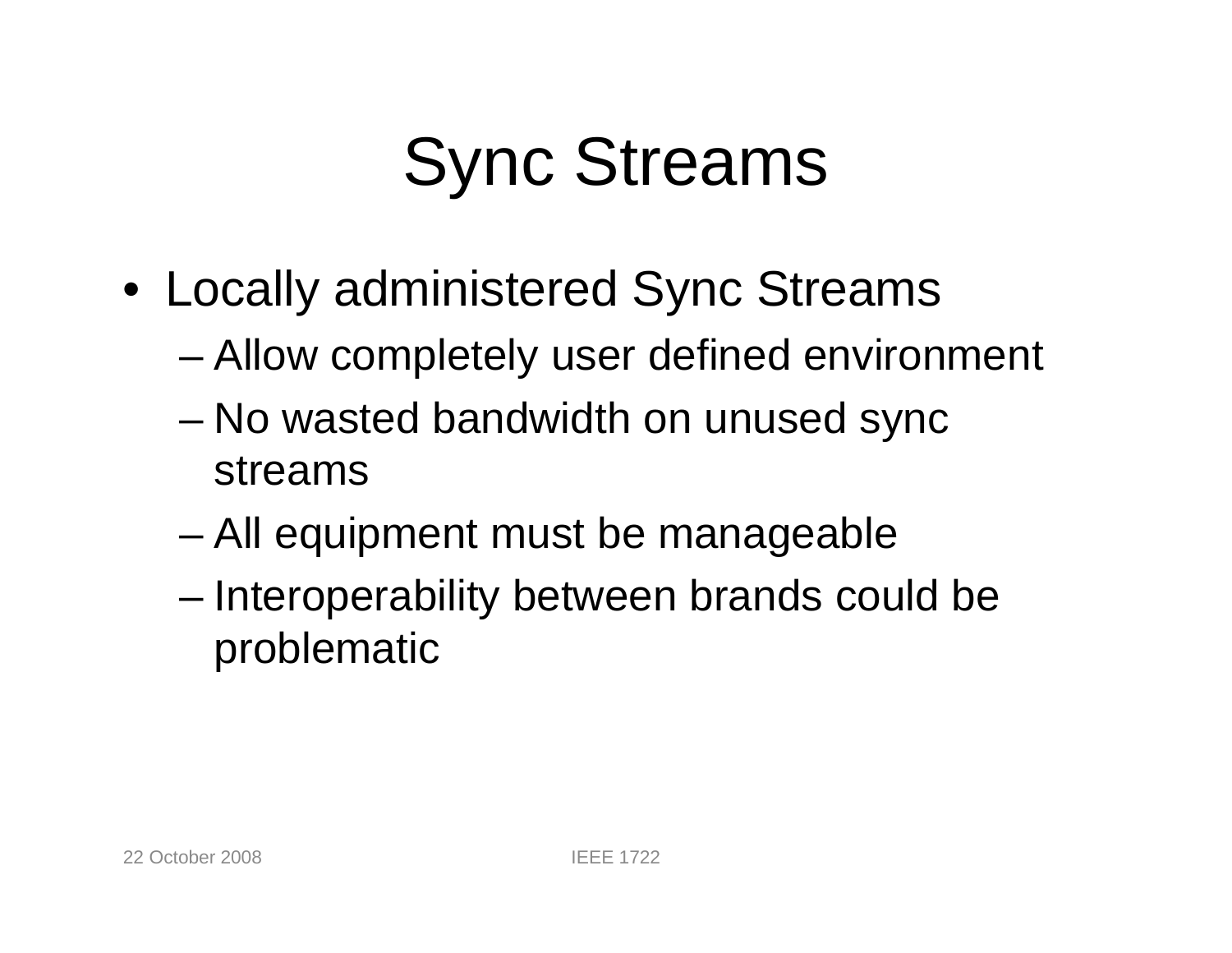- Globally defined Sync Streams
	- Reduce system setup
	- Interoperability between brands improved
	- – No need to assign sync streams for each piece of equipment
	- – Possible wasted bandwidth on unused streams
	- Who supplies the sync streams must be managed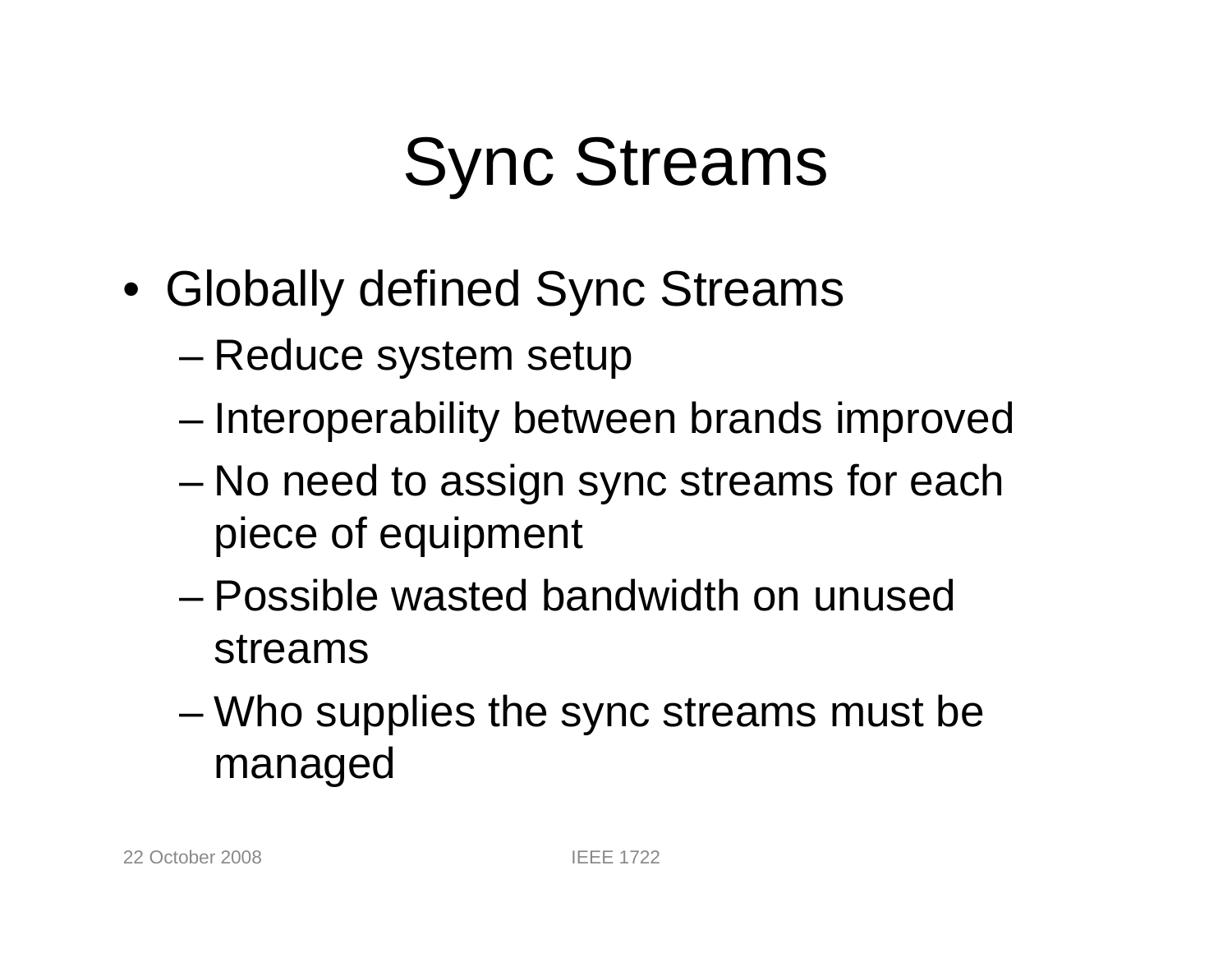- Global sync streams must be easily identifiable
	- –Defined multicast address
	- Defined Stream ID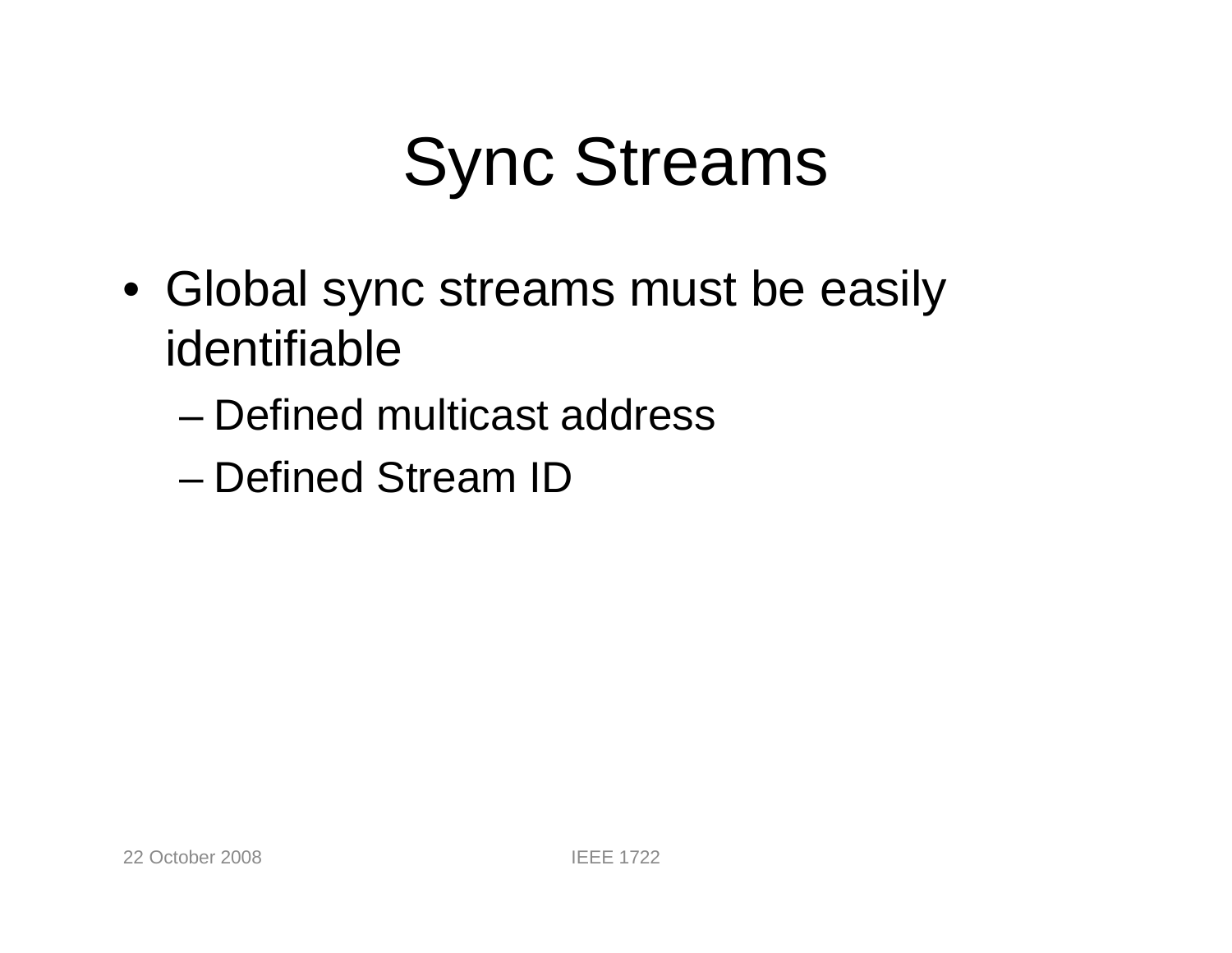- Sync streams need to be stable
	- A recurring election process may introduce too much instability
	- – Can we use MAAP to allocate designated multicast addresses?
	- – First one to acquire the address supplies the designated sync stream forever
	- Management interface need to reliably set the provider of sync streams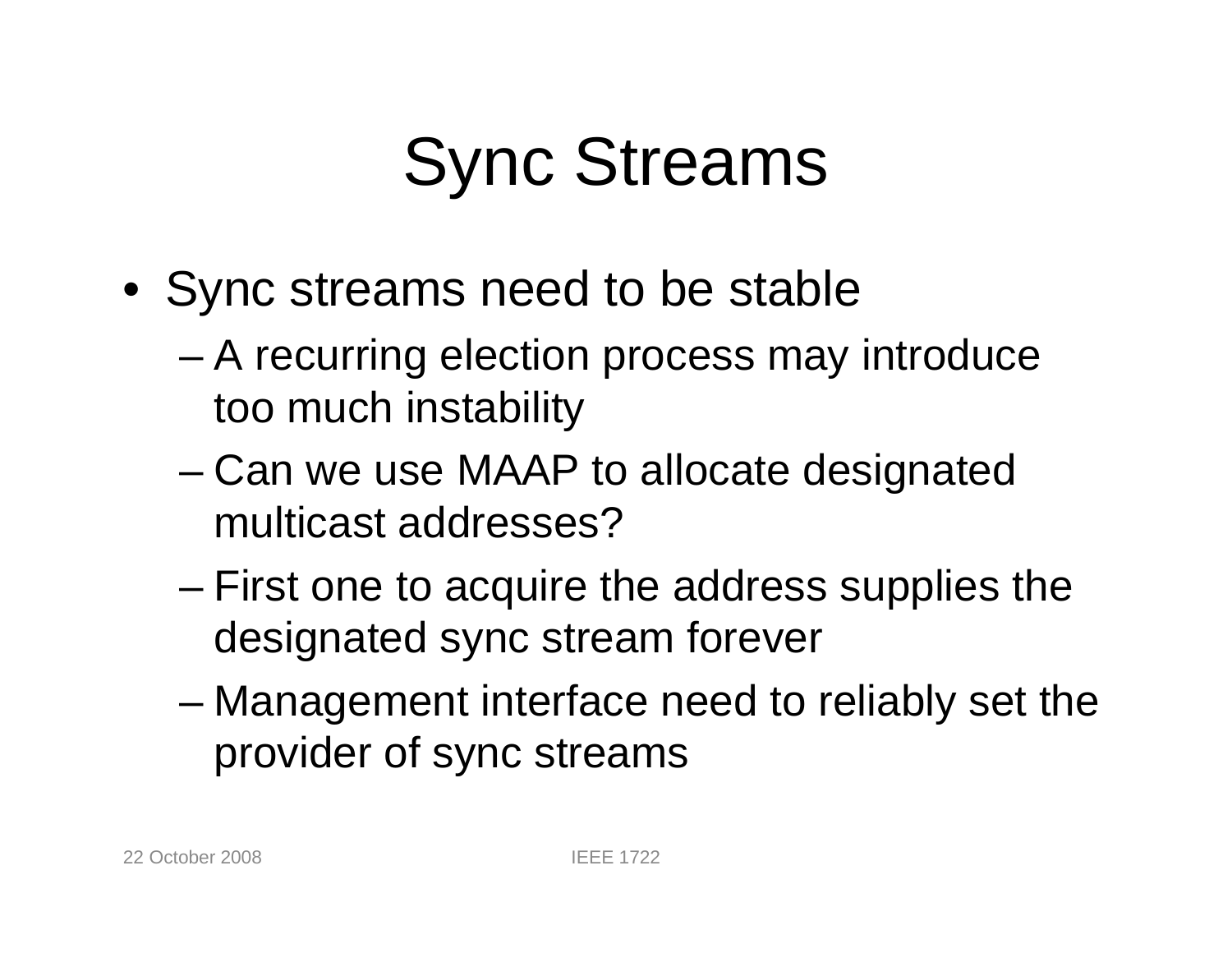- Number of sync streams to be defined
	- Default Audio sync
		- Set at the default rate for the network
	- – Standard set of audio syncs
		- 44.1, 48, 88.2, 96, ….
	- – Default Video sync
		- Set at the default rate for the network
	- – Standard set of video syncs
		- ????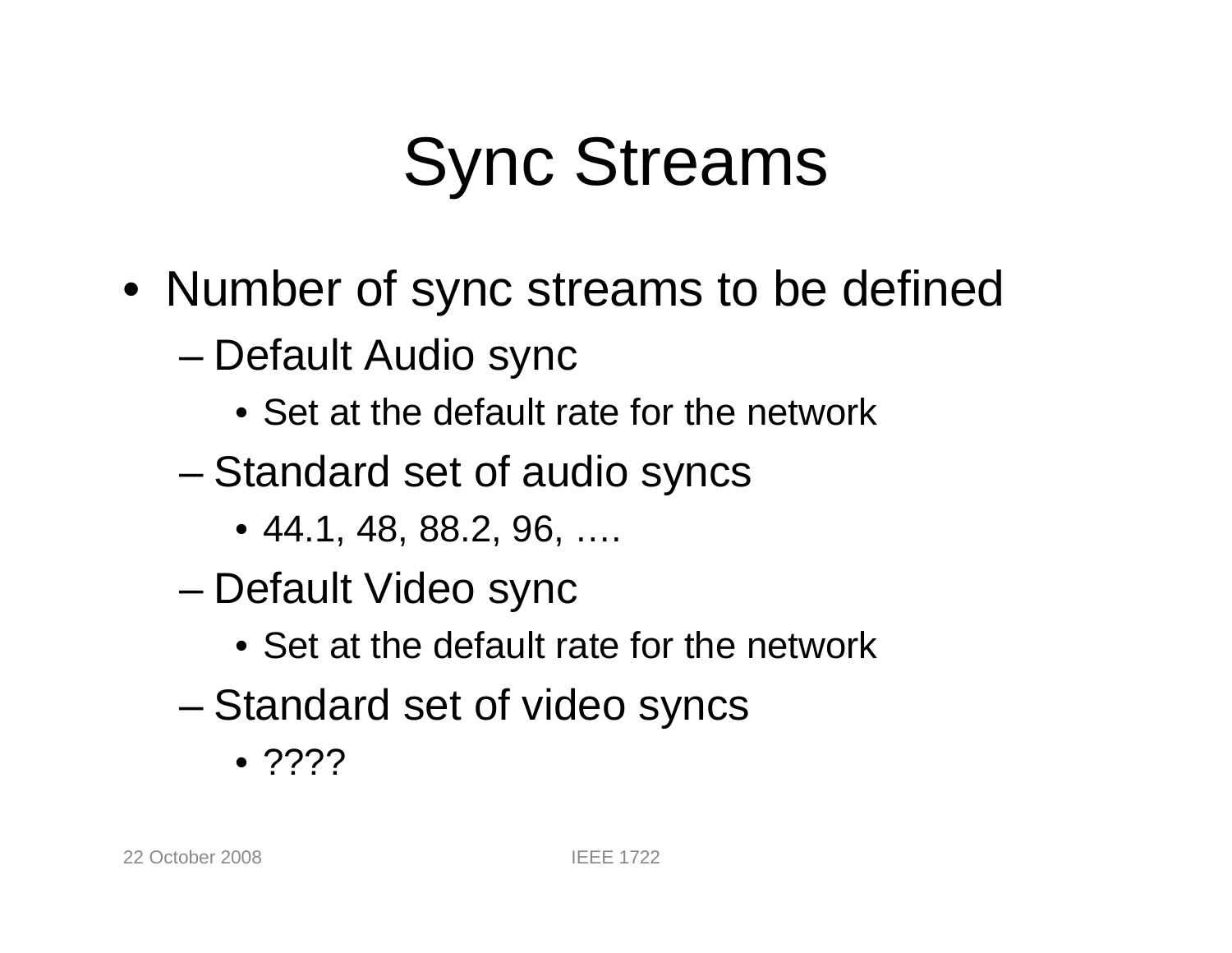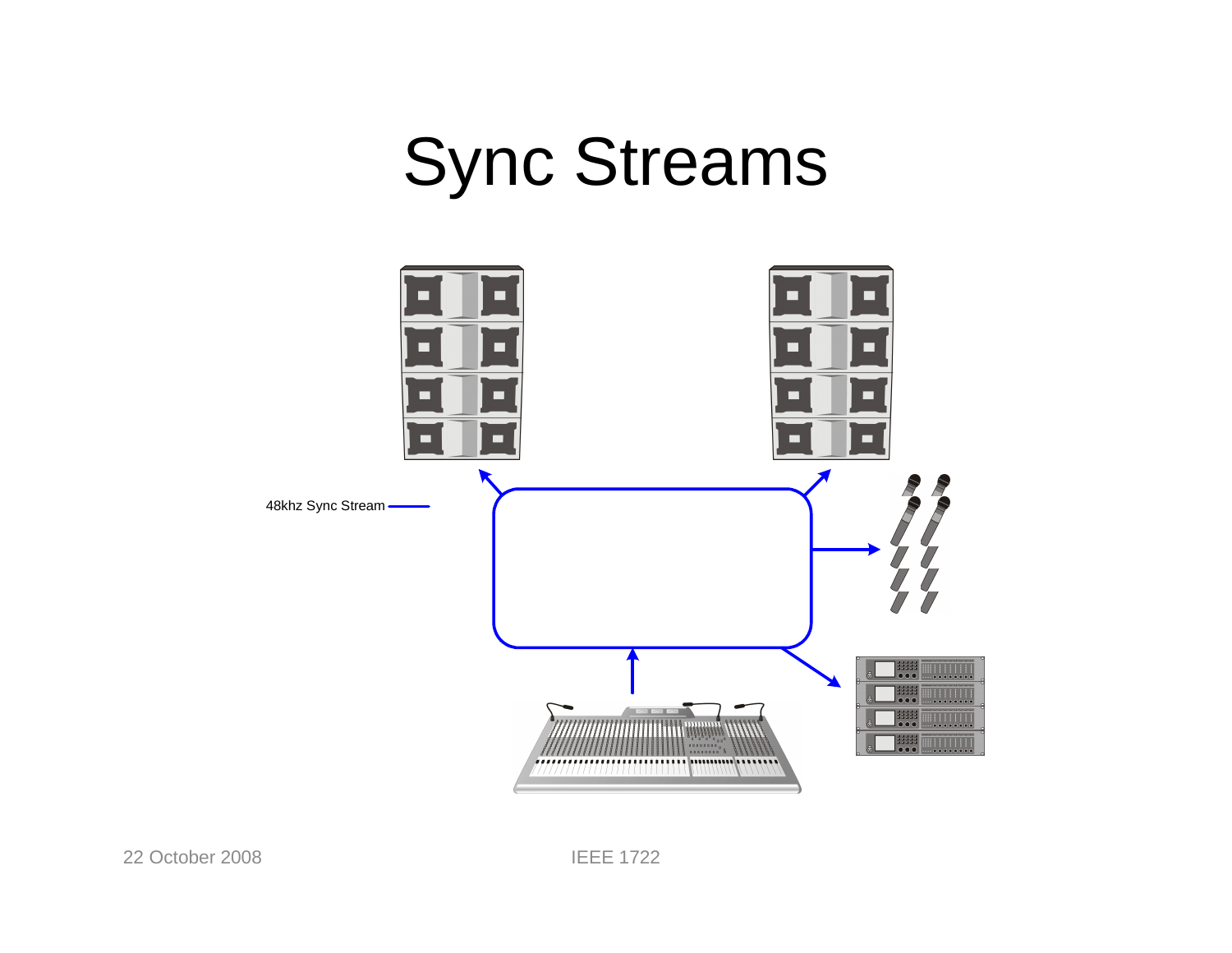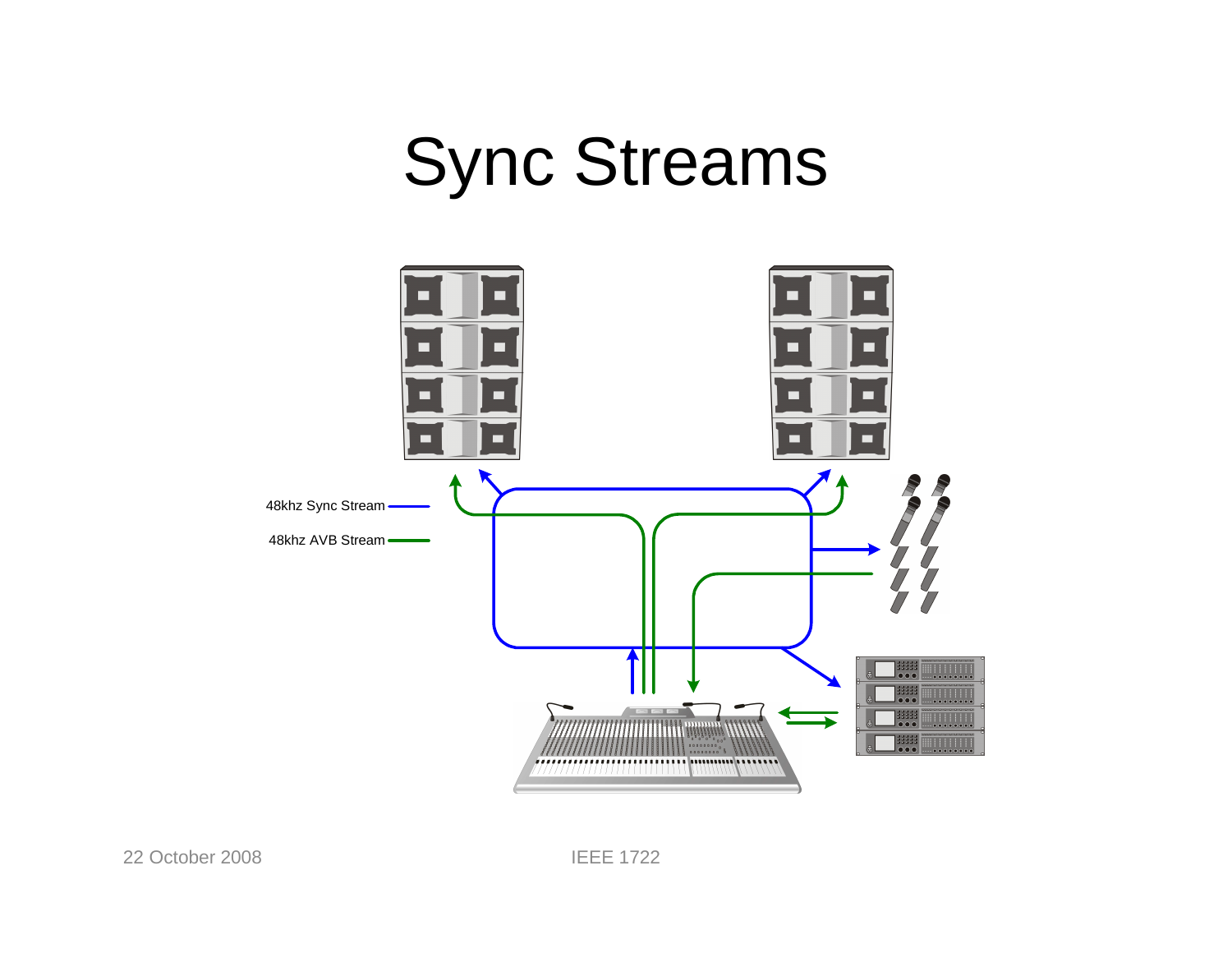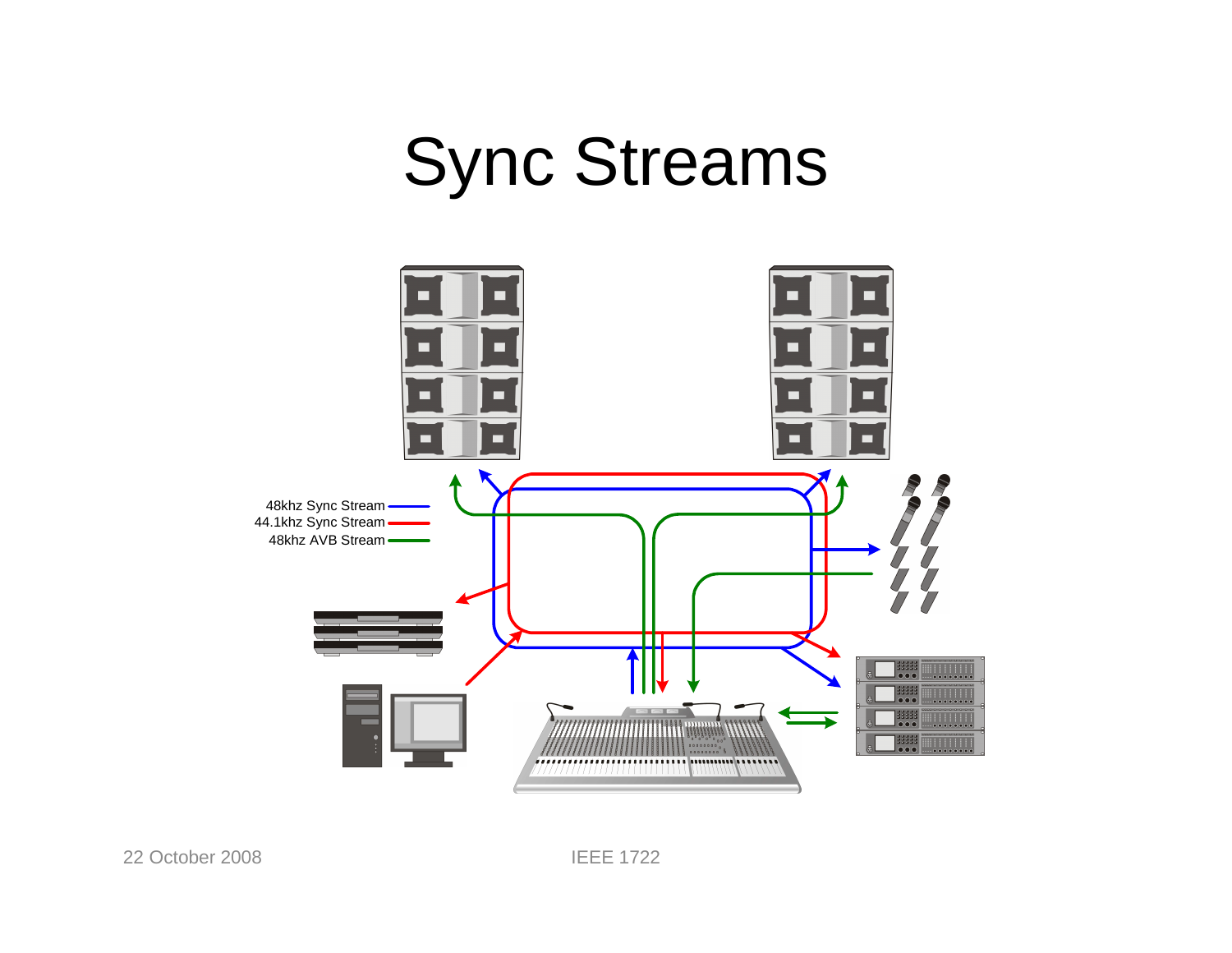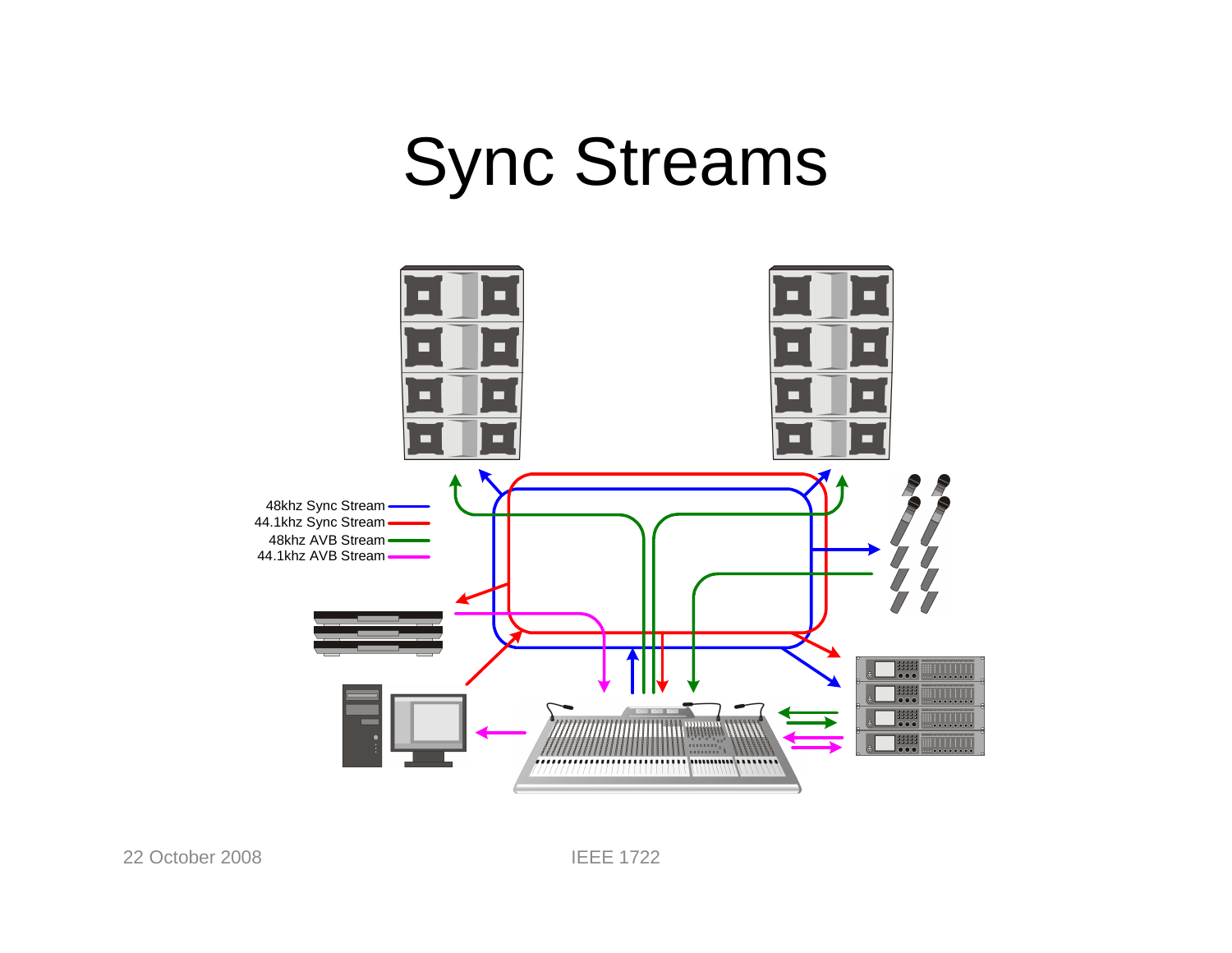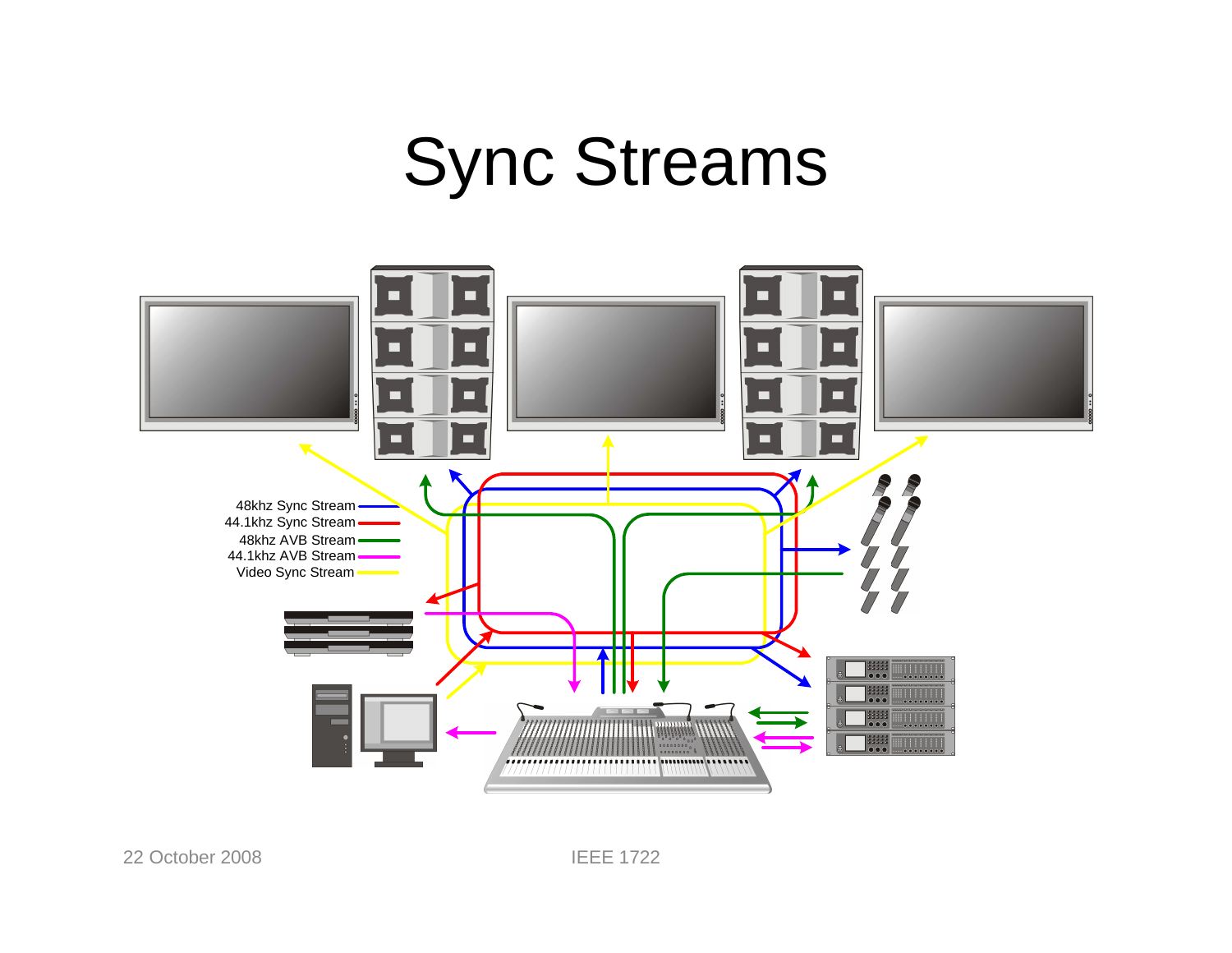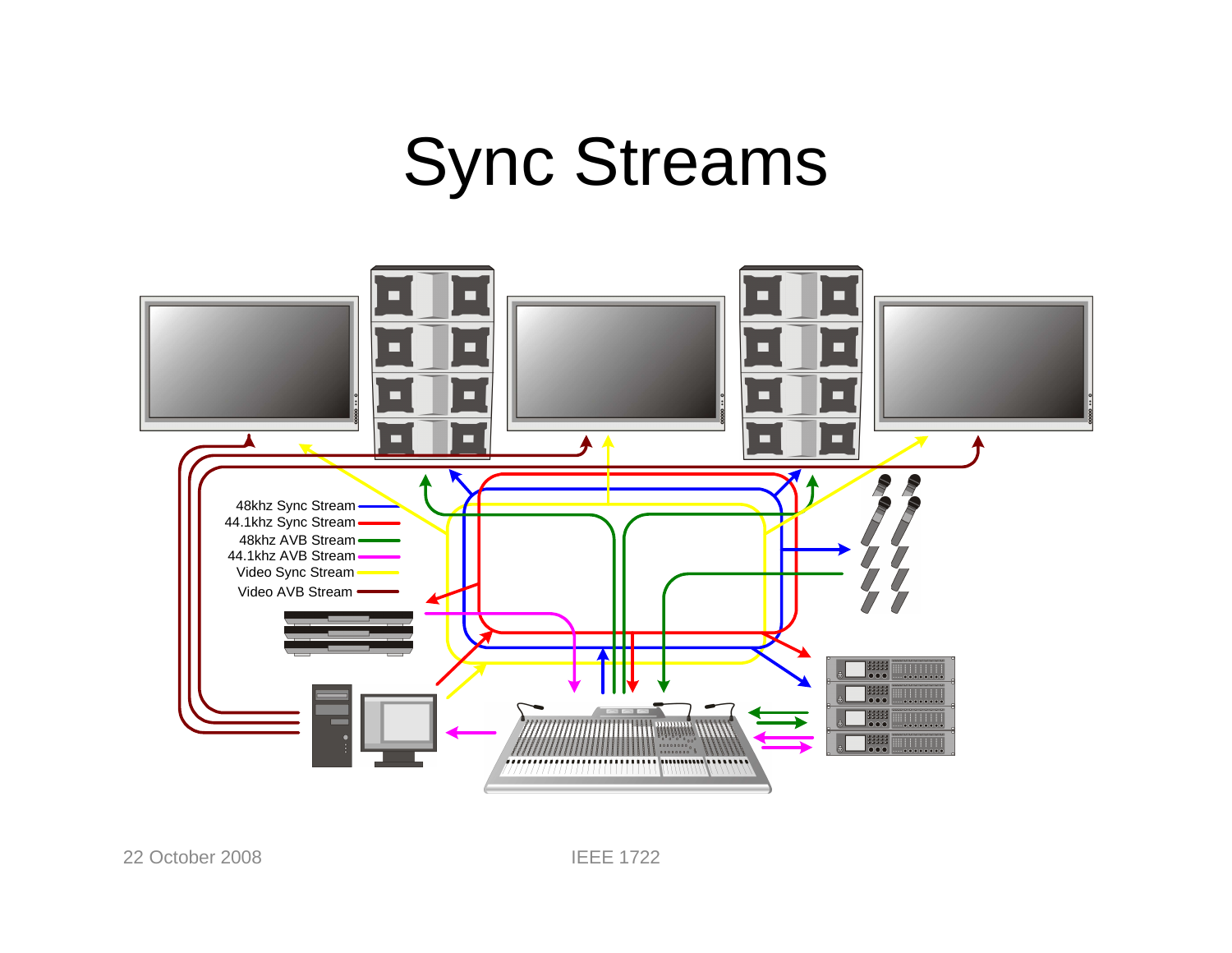## Proposal

- Reserved addresses/Stream IDs for a set of Sync Streams
- Network default audio/video sync streams
	- Allows a device to learn the defaults for the network and sync to it if possible
- A set of designated rate audio/video sync streams
	- Allows for interoperability of multiple clock domains
	- A device that cannot sync to the default can still find a compatible sync domain